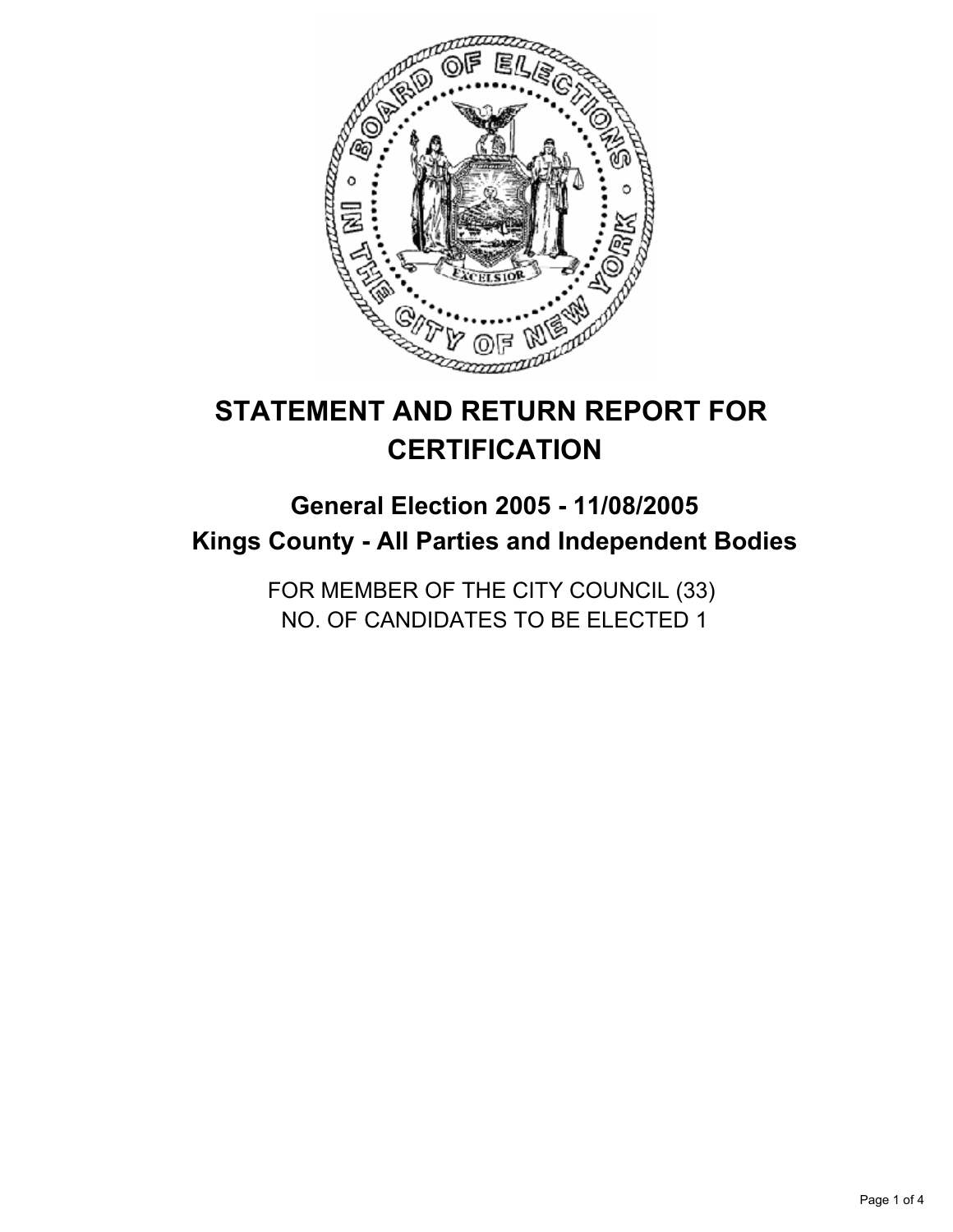

### **ASSEMBLY DISTRICT 44**

| <b>PUBLIC COUNTER</b>           | 458 |  |
|---------------------------------|-----|--|
| <b>EMERGENCY</b>                |     |  |
| ABSENTEE/MILITARY               | 9   |  |
| AFFIDAVIT                       |     |  |
| <b>TOTAL BALLOTS</b>            | 474 |  |
| ERIK HOOKS (REPUBLICAN)         | 22  |  |
| DAVID YASSKY (DEMOCRATIC)       | 294 |  |
| ERIK HOOKS (CONSERVATIVE)       | 6   |  |
| DAVID YASSKY (WORKING FAMILIES) | 65  |  |
| <b>TOTAL VOTES</b>              | 387 |  |
| <b>UNRECORDED</b>               | 87  |  |

## **ASSEMBLY DISTRICT 50**

| PUBLIC COUNTER                  | 12,148 |  |
|---------------------------------|--------|--|
| <b>EMERGENCY</b>                | 129    |  |
| ABSENTEE/MILITARY               | 115    |  |
| AFFIDAVIT                       | 213    |  |
| <b>TOTAL BALLOTS</b>            | 12,605 |  |
| ERIK HOOKS (REPUBLICAN)         | 912    |  |
| DAVID YASSKY (DEMOCRATIC)       | 7,221  |  |
| ERIK HOOKS (CONSERVATIVE)       | 142    |  |
| DAVID YASSKY (WORKING FAMILIES) | 635    |  |
| JOY CHATEL (WRITE-IN)           | 5      |  |
| PHIL DEPAOLO (WRITE-IN)         |        |  |
| <b>TOTAL VOTES</b>              | 8,916  |  |
| <b>UNRECORDED</b>               | 3,689  |  |

#### **ASSEMBLY DISTRICT 52**

| PUBLIC COUNTER                  | 16,669 |
|---------------------------------|--------|
| <b>EMERGENCY</b>                | 84     |
| ABSENTEE/MILITARY               | 364    |
| <b>AFFIDAVIT</b>                | 235    |
| <b>TOTAL BALLOTS</b>            | 17,352 |
| ERIK HOOKS (REPUBLICAN)         | 1,335  |
| DAVID YASSKY (DEMOCRATIC)       | 10,537 |
| ERIK HOOKS (CONSERVATIVE)       | 226    |
| DAVID YASSKY (WORKING FAMILIES) | 1,613  |
| JOY CHATEL (WRITE-IN)           | 6      |
| LETITIA JAMES (WRITE-IN)        |        |
| VIVIAN A. HERNANDEZ (WRITE-IN)  |        |
| <b>TOTAL VOTES</b>              | 13,719 |
| <b>UNRECORDED</b>               | 3,633  |
|                                 |        |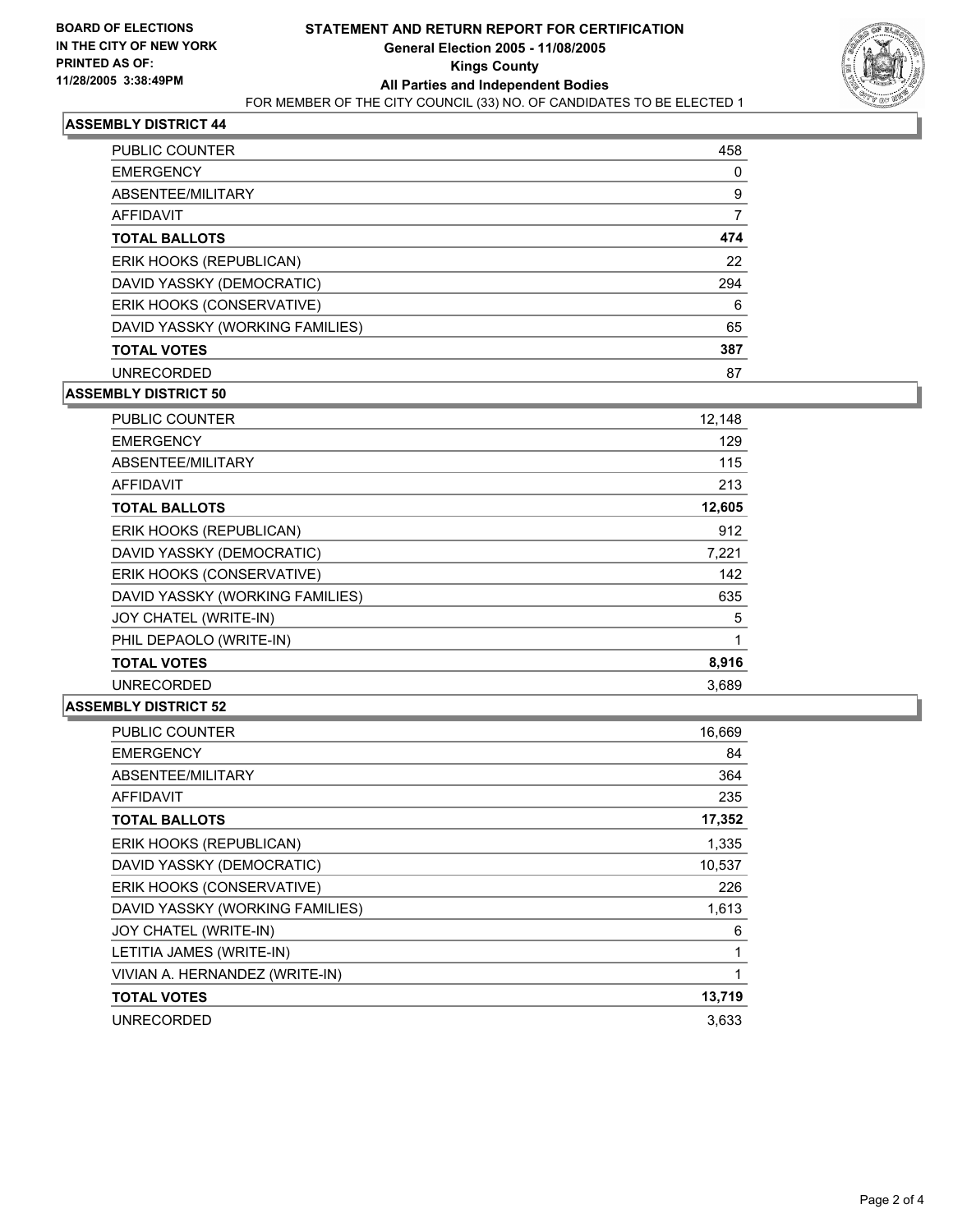

#### **ASSEMBLY DISTRICT 53**

| PUBLIC COUNTER                  | 237 |
|---------------------------------|-----|
| <b>EMERGENCY</b>                |     |
| ABSENTEE/MILITARY               | 2   |
| <b>AFFIDAVIT</b>                | 5   |
| <b>TOTAL BALLOTS</b>            | 244 |
| ERIK HOOKS (REPUBLICAN)         | 6   |
| DAVID YASSKY (DEMOCRATIC)       | 128 |
| ERIK HOOKS (CONSERVATIVE)       |     |
| DAVID YASSKY (WORKING FAMILIES) | 5   |
| <b>TOTAL VOTES</b>              | 143 |
| <b>UNRECORDED</b>               | 101 |

#### **ASSEMBLY DISTRICT 57**

| <b>PUBLIC COUNTER</b>           | 550 |
|---------------------------------|-----|
| <b>EMERGENCY</b>                |     |
| ABSENTEE/MILITARY               |     |
| <b>AFFIDAVIT</b>                | 10  |
| <b>TOTAL BALLOTS</b>            | 561 |
| ERIK HOOKS (REPUBLICAN)         | 24  |
| DAVID YASSKY (DEMOCRATIC)       | 326 |
| ERIK HOOKS (CONSERVATIVE)       | 9   |
| DAVID YASSKY (WORKING FAMILIES) | 75  |
| JOY CHATEL (WRITE-IN)           |     |
| <b>TOTAL VOTES</b>              | 435 |
| <b>UNRECORDED</b>               | 126 |